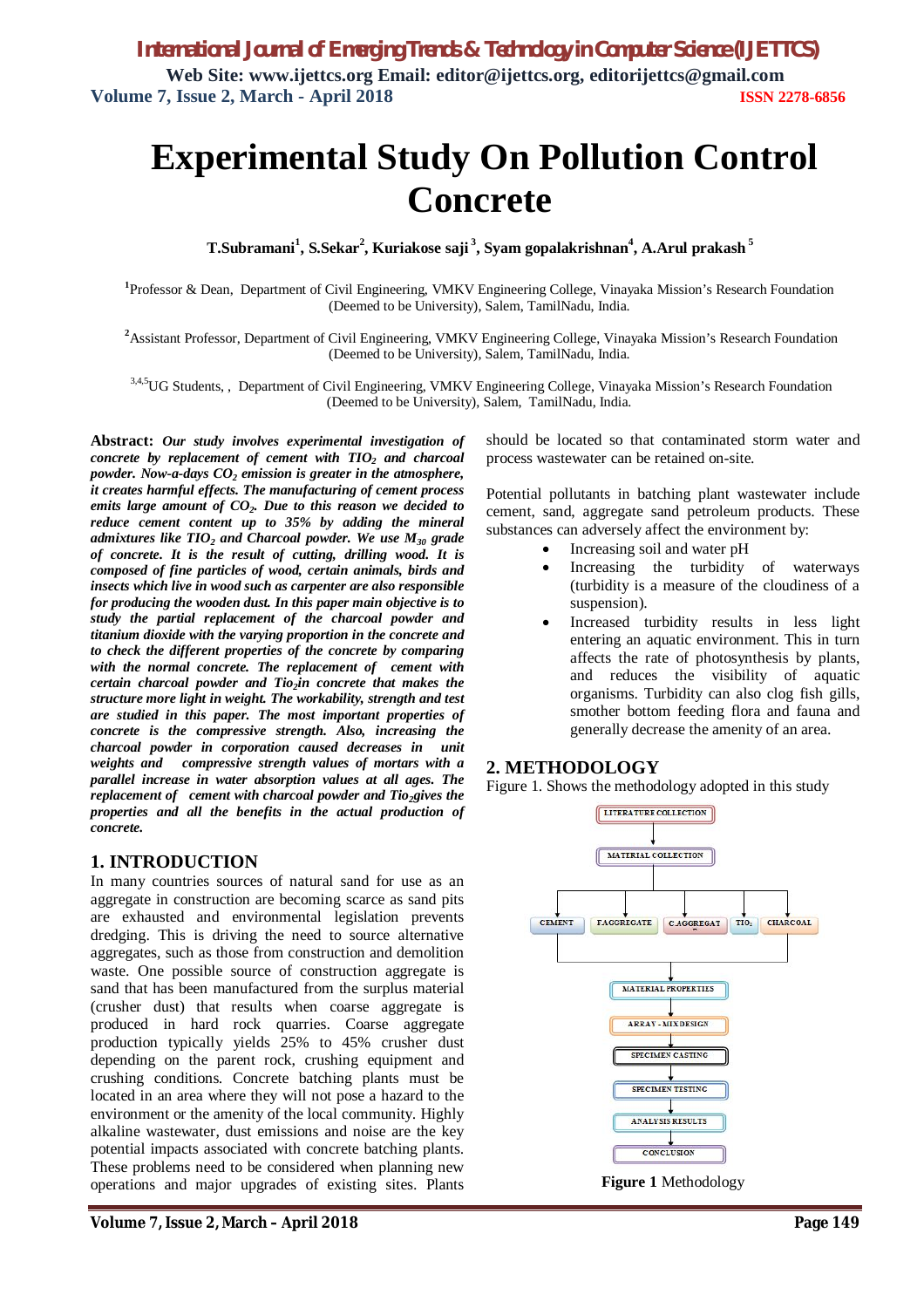# **3. MATERIAL COLLECTION**

#### **3.1 Cement**

Ordinary Portland cement was chosen so that the influence of Tuticorin thermal power plant fly ash could be studied without any other intervention. The 53 grade ordinary portland cement was chosen because of its greater fineness which would have effective hydration and also secondary hydration. The properties of cement during hydration vary according to:

- Chemical composition
- Degree of fineness

It is possible to manufacture different types of cement by changing the percentages of their raw materials. The raw materials used in the manufacture of Portland cement consist mainly of lime, silica, alumina and iron oxide. The oxides account for over 90% of the cement. The oxide composition of (ordinary) Portland cement.

#### **3.2 Use of Aggregate**

- Reduce the cost of the concrete  $-1/4 1/8$  of the cement price.
- Reduce thermal cracking 100 kg of OPC produces about  $12^{\circ}$ C temperature rise.
- Reduces shrinkage  $-10\%$  reduction in aggregate volume can double shrinkage.
- High aggregate : cement ratio (A/C) desirable
- A/C mainly influenced by cement content
- Imparts unit weight to concrete

#### **3.3 Fine Aggregate**

Aggregates generally occupy 65- 80% of a concrete's volume. Aggregates are inert fillers floating in the cement paste matrix for concretes of low strength. The strength of aggregates do not contribute to the strength of concrete for low strength concrete. The characteristics of aggregates impact performance of fresh and hardened concrete.

#### 3**.3.1 Absorption, Porosity, and Permeability**

The internal pore characteristics are very important properties of aggregates. The size, the number, and the continuity of the pores through an aggregate particle may affect the strength of the aggregate, abrasion resistance, surface texture, specific gravity, bonding capabilities, and resistance to freezing and thawing action. Absorption relates to the particle's ability to take in a liquid.

Porosity is a ratio of the volume of the pores to the total volume of the particle. Permeability refers to the particle's ability to allow liquids to pass through. If the rock pores are not connected, a rock may have high porosity and low permeability.

### **3.4 Coarse Aggregate 3.4.1 Aggregate Classification**  • Size :- Coarse Aggregates & Fine

Aggregates.

**Volume 7, Issue 2, March – April 2018 Page 150**

- Specific Gravity:- Light Weight, Normal Weight And Heavy Weight Aggregates.
- Availability :-Natural Gravel and Crushed Aggregates.
- Shape :- Round, Cubical, Angular, Elongated and Flaky Aggregates.
- Texture :- Smooth, Granular, Crystalline, Honey combed and Porous.

Conventional Coarse Aggregate from an established quarry was used. The coarse aggregates used were of size 20 mm and 10 mm. Demolished concrete from an old building at Diamond Park, Visakhapatnam was the source for recycled coarse aggregate. The grade of source concrete was M15 and was with coarse aggregate of basalt origin with 20mm down size. Demolished concrete was transported to Strength of Materials lab of Civil Engineering Department where it was broken manually. Broken aggregates were sieved through standard sieves to obtain the aggregates of 20 mm and 10 mm size. Utmost care has been taken to minimize the adhered mortar to the aggregates. No specimens from testing laboratory of S.M lab were used as concrete made with aggregates obtained from such specimens yield aggregates with high content of adhered mortar. The percentage usage of coarse aggregates in the production of concrete was 60%, 40% for 20 mm and 10 mm respectively.

#### **3.5 Water**

The water used for experiments was potable water. Water is an important ingredient of concrete as it actively participates in the chemical reaction with cement. It should be free from organic matter and the pH value should be between 6 to 7.

#### **3.6 Titanium Dioxide**

Titanium dioxide (TiO2) is a white solid inorganic substance that is thermally stable, non-flammable, poorly soluble.TiO2, the oxide of the metal titanium, occurs naturally in several kinds of rock and mineral sands. Titanium is the ninth most common element in the earth's crust. TiO2 is typically thought of as being chemically inert. The light passes through the crystal slowly and its path is substantially altered compared to air. If you have many small particles orientated in different directions, a high refractive index will lead to the scattering of light as not much light passes through. In lenses, high refractive index means high clarity and high polarising power. Titanium dioxide has a higher refractive index than diamond and there are only a few other substances that have a higher refractive index. Cinnabar (mercury sulphide) is an example. Historically, cinnabar was used as a red pigment. Figure 2 shows the titanium dioxide of the study.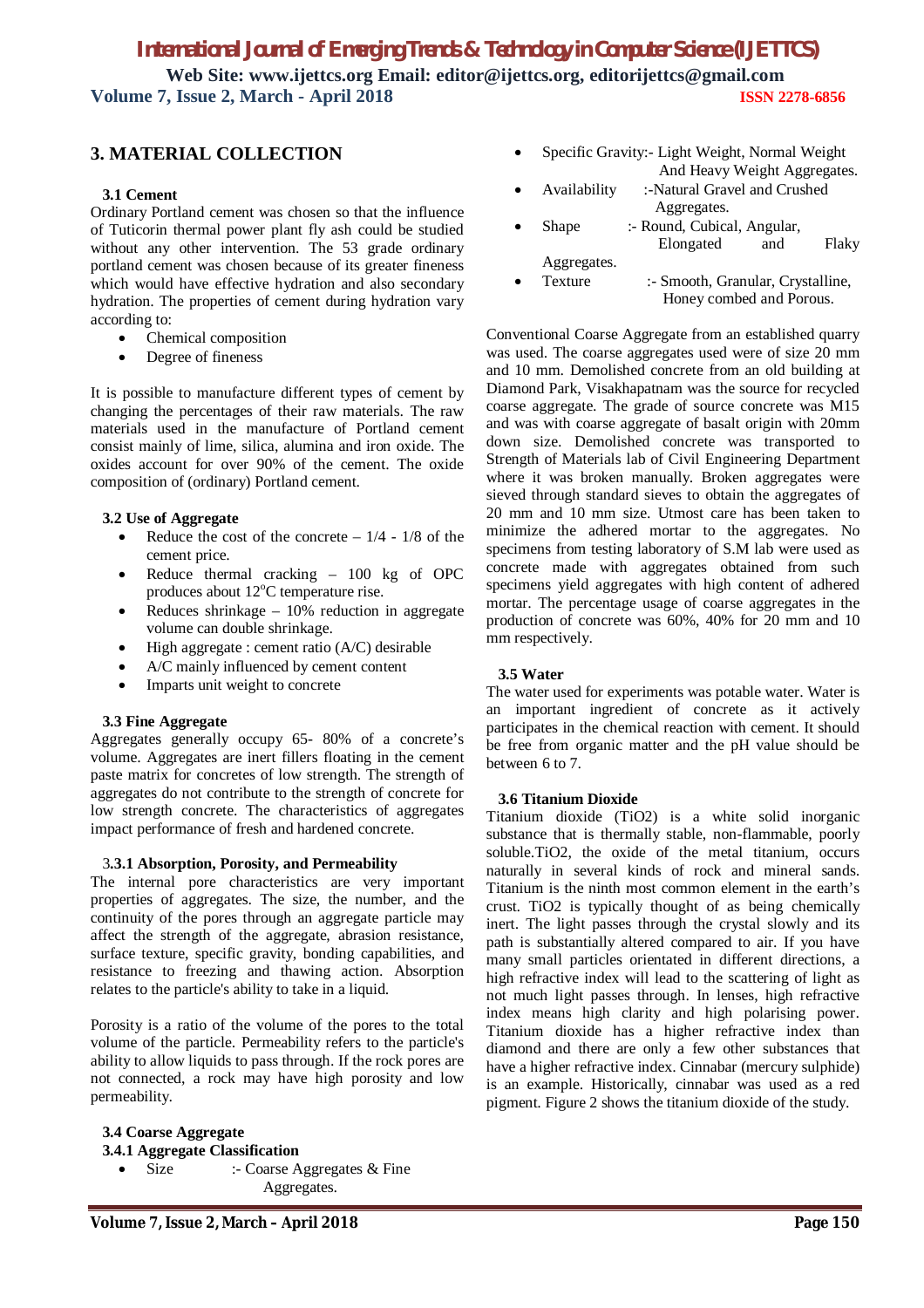

**Figure 2** Titanium dioxide

#### **3.7 Charcoal**

Charcoal is a highly porous and brittle material which properties are determined by the condition of the carbonization process and used raw materials. Nowadays it plays an important role in people' lives, but nobody has fully understood the mechanism by which charcoal works, from either a physical or chemical standpoint. Depending on the way of preparation charcoal is found in either lump, briquette, or extruded forms. It should be added that it is a common misconception to think that some kind of charcoal burns hotter or longer. Figure 3 shows the charcoal of the study.



**Figure 3** Charcoal

## **4. MATERIAL PROPERTIES**

#### **4.1 Cement**

The ordinary portland cement which conforms to IS 12269 –1987was used for making concrete.

#### **4.1.1 Hydration of Cement**

The raw material used in the manufacture of Portland cement consists of lime, silica, alumina and iron oxide. These compounds interact with one another in the kiln to form a series of more complex products. The relative proportions of these compounds are responsible for influencing the various properties of cement.

Four compounds are usually regarded as the major constituents of cement. They are tricalcium silicate, dicalcium silicate tricalcium aluminate and tetra calcium alumino ferrite. Anhydrous cement does not bind the fine and coarse aggregate. It acquires cohesive and adhesive

property only when water is mixed with it. The chemical reaction that takes place between cement and water is referred as hydration of cement. When Portland cement is mixed with water, its constituent compounds undergo a series of chemical reactions that are responsible for the eventual hardening of concrete. Reactions with water are designated as hydration, and the new solids formed on hydration are collectively referred to as hydration products. This involves the replacement of water that separates individual cement grains in the fluid paste with solid hydration products that form a continuous matrix and bind. The calcium silicates provide most of the strength developed by Portland cement. C3S provides most of the early strength (in the first three to four weeks) and both C3S and C2S contribute equally to ultimate strength.

#### **4.2 Fine Aggregate**

The material which passes through 4.75 mm sieve is termed as fine aggregates Gate. The sand used for the experimental works is locally procured from Patiala and conformed to grading zone II. The sieve analysis and physical properties of fine aggregates are listed.

#### **4.2.1 Absorption, Porosity, and Permeability**

The internal pore characteristics are very important properties of aggregates. The size, the number, and the continuity of the pores through an aggregate particle may affect the strength of the aggregate, abrasion resistance, surface texture, specific gravity, bonding capabilities, and resistance to freezing and thawing action. Absorption relates to the particle's ability to take in a liquid.

Porosity is a ratio of the volume of the pores to the total volume of the particle. Permeability refers to the particle's ability to allow liquids to pass through. If the rock pores are not connected, a rock may have high porosity and low permeability.

#### **4.2.2 Surface Texture**

Surface texture is the pattern and the relative roughness or smoothness of the aggregate particle. Surface texture plays a big role in developing the bond between an aggregate particle and a cementing material. A rough surface texture gives the cementing material something to grip, producing a stronger bond, and thus creating a stronger hot mix asphalt or Portland cement concrete. Surface texture also affects the workability of hot mix asphalt, the asphalt requirements of hot mix asphalt, and the water requirements of Portland cement concrete. Some aggregates may initially have good surface texture, but may polish smooth later under traffic. These aggregates are unacceptable for final wearing surfaces. Limestone usually falls into this category.

#### **4.2.3 Hardness**

The hardness of the minerals that make up the aggregate particles and the firmness with which the individual grains are cemented or interlocked control the resistance of the aggregate to abrasion and degradation. Soft aggregate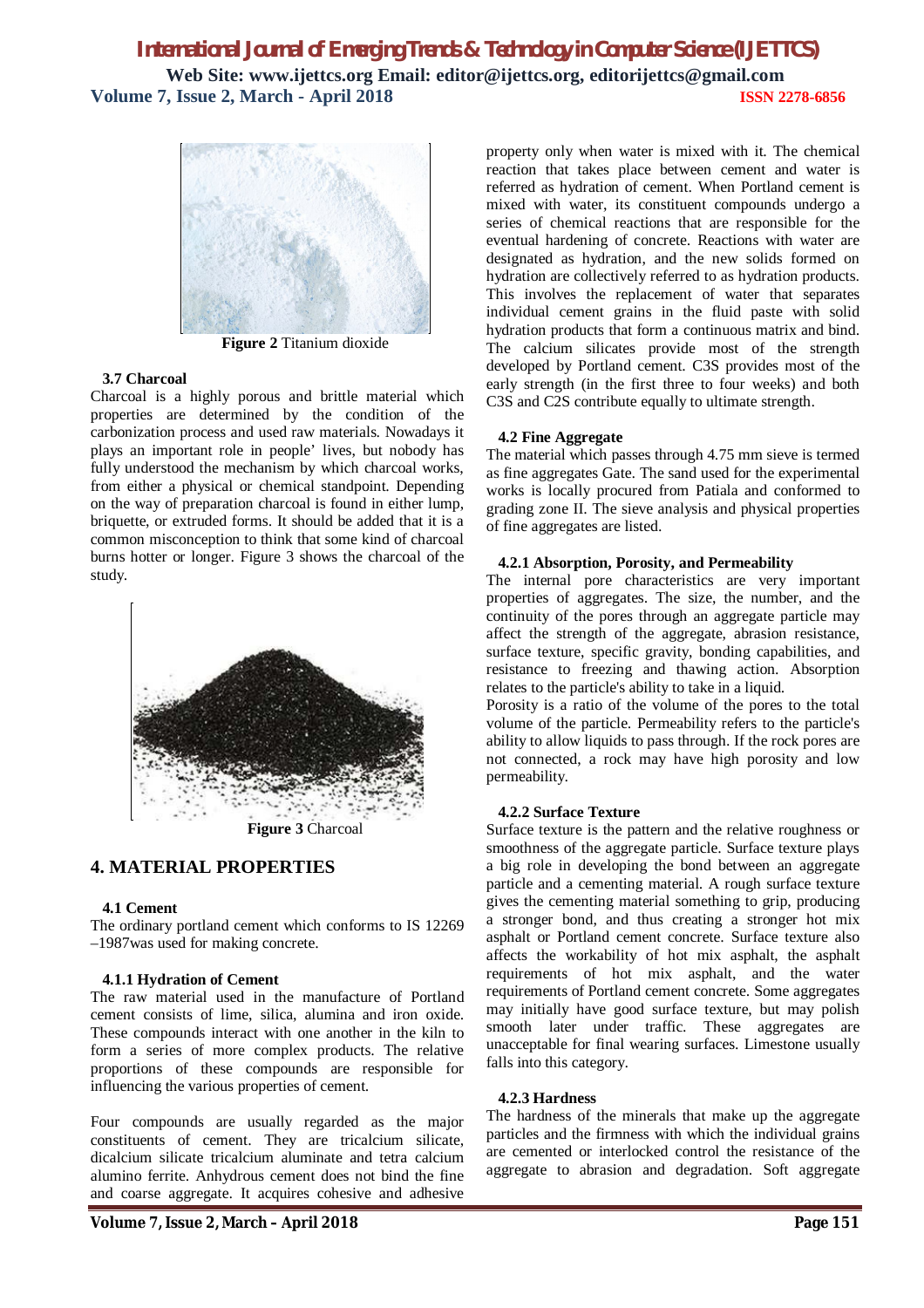particles are composed of minerals with a low degree of hardness.

#### **4.3 Coarse Aggregates**

Aggregates were first considered to simply be filler for concrete to reduce the amount of cement required. However, it is now known that the type of Aggregate used for concrete can have considerable effects on the plastic and hardened state properties of concrete. Aggregates can form up to 80% of the concrete mix so their properties are crucial to the properties of the concrete. Aggregates can be broadly classified into four different categories, they are heavy weight, normal weight, light weight and ultra-light weight aggregates. However, in most concrete practices only normal weight and light weight aggregates are used. The other types of aggregates are for specialist uses, such as nuclear radiation shielding for heavy weight concrete and thermal insulation for light weight concrete.

To ensure a consistent quality and grading so that alterations were not required for the mix, enough manufactured sand to complete all of the mixes was sourced at the beginning of the testing phase. The manufactured sand used came from Wagner'sMalloo quarry, where the manufactured sand is produced from the by-product of blue metal crushing operations. Due to the increased surface area of the fines, increased amounts of water and cement will be required to achieve target workability's and strengths. The irregular particle shape also has a negative impact on the workability of the concrete due to the increased number of voids created in the concrete. Crushed granite aggregate with specific gravity of 2.77 and passing through 4.75 mm sieve and will be used for casting all specimens. Several investigations concluded that maximum size of coarse aggregate should be restricted in strength of the composite. In addition to cement paste – aggregate ratio, aggregate type has a great influence on concrete dimensional stability.

#### **4.3.1 Water Absorption**

100g of nominal coarse aggregate was taken and their weight was determined, say W1. The sample was then immersed in water for 24 hours. It was then taken out, drained and its weight was determined, says W2. The difference between W1 and W2 gives the water absorption of the sample.

#### **4.3.2 Fineness Modulus**

The sample was brought to an air-dry condition by drying at room temperature. The required quantity of the sample was taken (3Kg). Sieving was done for 10 minutes.

#### **4.3.3 Aggregate Crushing Value**

This test helps to determine the aggregate crushing value of coarse aggregates as per IS: 2386 (Part IV) – 1963. The apparatus used is cylindrical measure and plunger, Compression testing machine, IS Sieves of sizes – 12.5mm, 10mm and 2.36mm.

### **4.3.4 Procedure to Determine Aggregate Crushing Value**

- The aggregates passing through 12.5mm and retained on 10mm IS Sieve are oven-dried at a temperature of 100 to 110oC for 3 to 4hrs.
- The cylinder of the apparatus is filled in 3 layers, each layer tamped with 25 strokes of a tamping rod.
- The weight of aggregates is measured (Weight  $(A')$ .
- The surface of the aggregates is then levelled, and the plunger inserted. The apparatus is then placed in the compression testing machine and loaded at a uniform rate to achieve 40t load in 10 minutes. After this, the load is released.
- The sample is then sieved through a 2.36mm IS Sieve and the fraction passing through the sieve is weighed (Weight 'B').
- Two tests should be conducted. **Aggregate crushing value = (B/A) x 100%.**

#### **4.4 Charcoal**

#### **4.4.1 Charcoal's Physical Characteristics**

Charcoal is a highly porous and brittle material which properties are determined by the condition of the carbonization process and used raw materials. Nowadays it plays an important role in people' lives, but nobody has fully understood the mechanism by which charcoal works, from either a physical or chemical standpoint. Depending on the way of preparation charcoal is found in either lump, briquette, or extruded forms. It should be added that it is a common misconception to think that some kind of charcoal burns hotter or longer.

The most basic physical characteristic of charcoal, its particle size, has a great influence on its adsorption properties. Thus, the ability of charcoal to retain soil water is widely attributed to its porosity. This expanded surface is due to the fact that charcoal particles have thousands of crevices, pits, grooves, and holes which, when opened out, make quite a large surface area. In fact, the surface area per gram of material can range from 500 to 1400 square meters, and values as high as 2500 m2/g have been reported. The complex internal surface area is usually divided into three components. Channels and pores with diameters less than 2 nm (micropores) generally contain the largest portion of the carbon's surface area; pores with diameters between 2 and 50 nm are known as mesopores, and pores with diameters greater than 50 nm are defined as macropores. Charcoal porosity varies primarily as a function of feedstock and secondarily as a function of pyrolysis conditions.

#### **4.4.2 Charcoal's Chemical Characteristics**

Charcoal is mostly pure carbon, made by cooking wood with low oxygen. The process can take days and burns off volatile compounds such as water, methane, hydrogen, and tar, and leaves about 25% of black lumps and powder of the original weight. The quality of charcoal is defined by various chemical characteristics, although properties are interrelated, but they are measured and appraised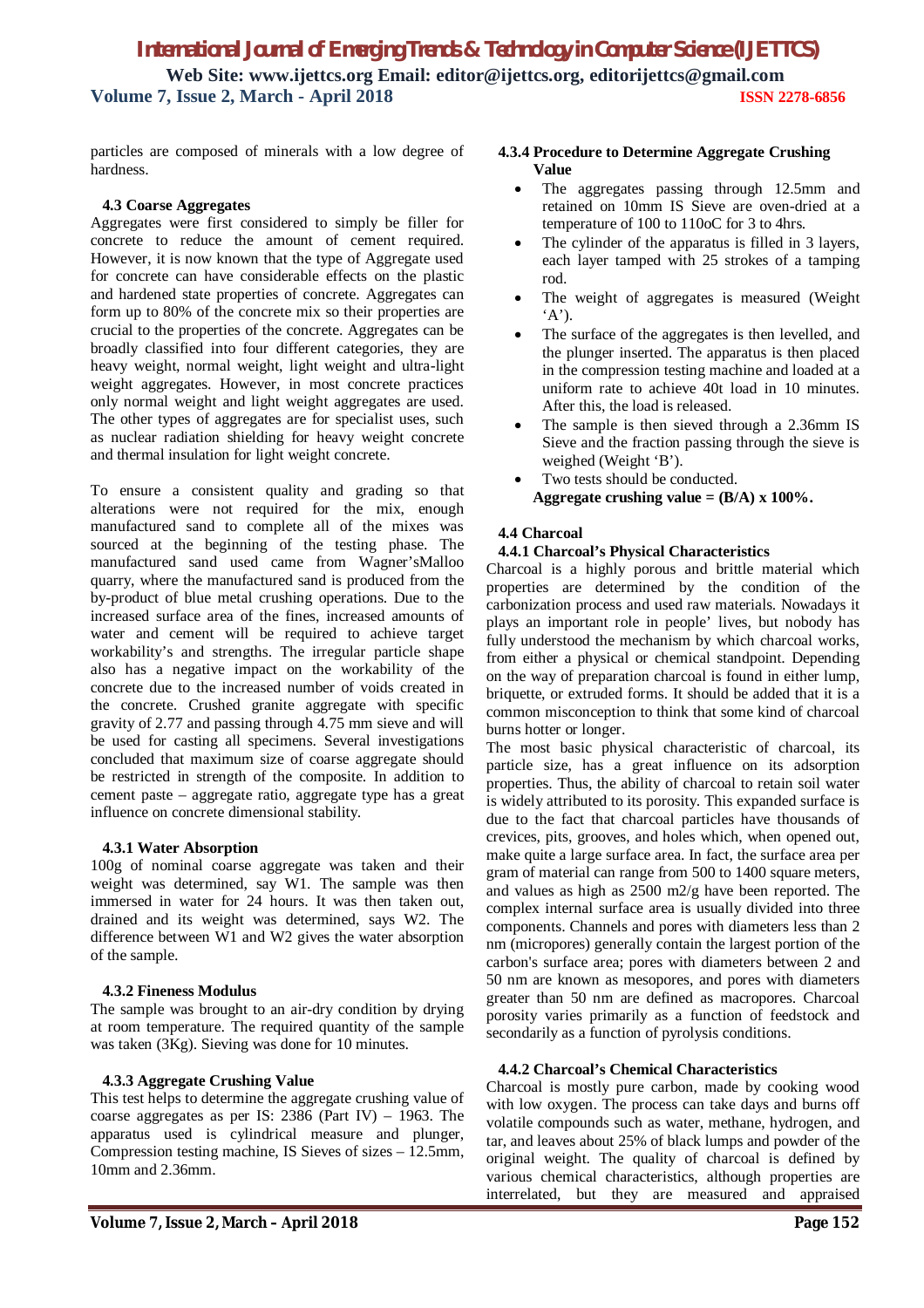separately. Most of the specifications that control charcoal quality have originated in the steel or chemical industry. Regarding quality of charcoal, better chemical properties of charcoal are reached with higher levels of fixed carbon and lower levels of ash and volatiles. It is associated with high levels of lignin and low levels of holo celluloses and extractives in wood.

#### *4.4.3 Adsorption Capacity*

Wood charcoal is an important raw material for activated charcoal. This product is beyond the scope of this manual but some data could be useful where charcoal producers are selling charcoal to be turned into activated charcoal by specialist factories.As produced, normal wood charcoal is not a very active adsorption material for either liquids or vapours because its fine structure is blocked by tarry residues. To convert the charcoal to "activated" this structure must be opened up by removing the tarry residues. The most widely used method today consists in heating the pulverised raw charcoal in a furnace to low red heat in an atmosphere of superheated steam. The steam prevents the charcoal from burning away by excluding oxygen.

### **4.5 Titanium Dioxide**

#### **4.5.1 Uses for White Pigment**

Four million tons of pigmentary TiO2 are consumed annually. Apart from producing a white colour in liquids, paste or as coating on solids, TiO2 is also an effective opacifier, making substances more opaque. Here are some examples of the extensive range of applications:

- Paints
- Plastics
- Papers
- $\bullet$  Inks
- Medicines
- Most toothpastes
- Skimmed milk

Adding TiO2 to skimmed milk makes it appear brighter, more opaque and more palatable. Titanium dioxide can be added to the surface of cements, tiles and paints to give the material sterilising, deodorising and anti-fouling properties. This is because the photo catalytic properties of  $TiO<sub>2</sub>$  mean that, in the presence of water, hydroxyl free radicals are formed which can convert organic molecules to CO2 and water and destroy microorganisms.

Pigment grade TiO2 is manufactured in order to maximise the number of primary particles in this size range (approx. 200 – 350 nm). However as in all production processes of particulate materials, there will be a distribution of primary particle sizes around the average value and it is likely that a small fraction of the primary particles are < 100 nm, and therefore covered by the nanoparticle ISO definition (ISO/TC 229 Nomenclature system for nanoparticles). In practice, all these particles tend to agglomerate into the micron (μm) size range.TiO2 as a nanomaterial is engineered to have primary particles less than 100 nm in order to optimize such properties.

#### **5. MIX DESIGN Design Stipulations**

- Grade Designation M-30
- Type of cement O.P.C-53grade
- Fine Aggregate Zone-I
- Sp. Gravity Cement 3.14
- Sp. Gravity Fine Aggregate  $-2.6$
- Sp. Gravity Coarse Aggregate 2.68

#### **Mix Proportion**

Table 1 shows mix proportion of the study

| Table 1: Mix proportion |  |
|-------------------------|--|
|-------------------------|--|

| <b>Cement</b> | FA         | CА         | Water                    |
|---------------|------------|------------|--------------------------|
| $(kg)/m^2$    | $(kg)/m^2$ | $(kg)/m^2$ | (liter) / m <sup>2</sup> |
| 531.43        | 582.779    | 1045.07    | 186                      |

## **6. TEST PROCEDURE**

The study was conducted to find out the influence of charcoal on strength properties of plain concrete. The effects of following parameters were studied. Compressive strength, Split tensile strength and flexural strength at various percentage replacement of fine aggregate with charcoal on some of plain concrete.

#### **6.1 Workability**

The dosage of super plasticizer was kept constant throughout the experimental program at 0.5% of the weight of the binder.

#### **6.2 Segregation and Bleeding**

Furnace slag reduces bleeding significantly because the free water is consumed in wetting of the large surface area of the furnace slag and hence the free water left in the mix for bleeding also decreases. Furnace slag also blocks the pores in the fresh concrete so water within the concrete is not allowed to come to the surface.

#### **6.3 Compressive Strength Test Setup**

By definition, the ultimate compressive strength of a material is that value of uniaxial compressive stress reached when the material fails completely. The compressive strength is usually obtained experimentally by means of a 37 compressive test. The apparatus used for this experiment is the same as that used in a tensile test. However, rather than applying a uniaxial tensile load, a uniaxial compressive load is applied. As can be imagined, the specimen (usually cylindrical) is shortened as well as spread laterally.

In the study of strength of materials, the compressive strength is the capacity of a material or structure to withstand loads tending to reduce size. It can be measured by plotting applied force against deformation in a testing machine. Some materials fracture at their compressive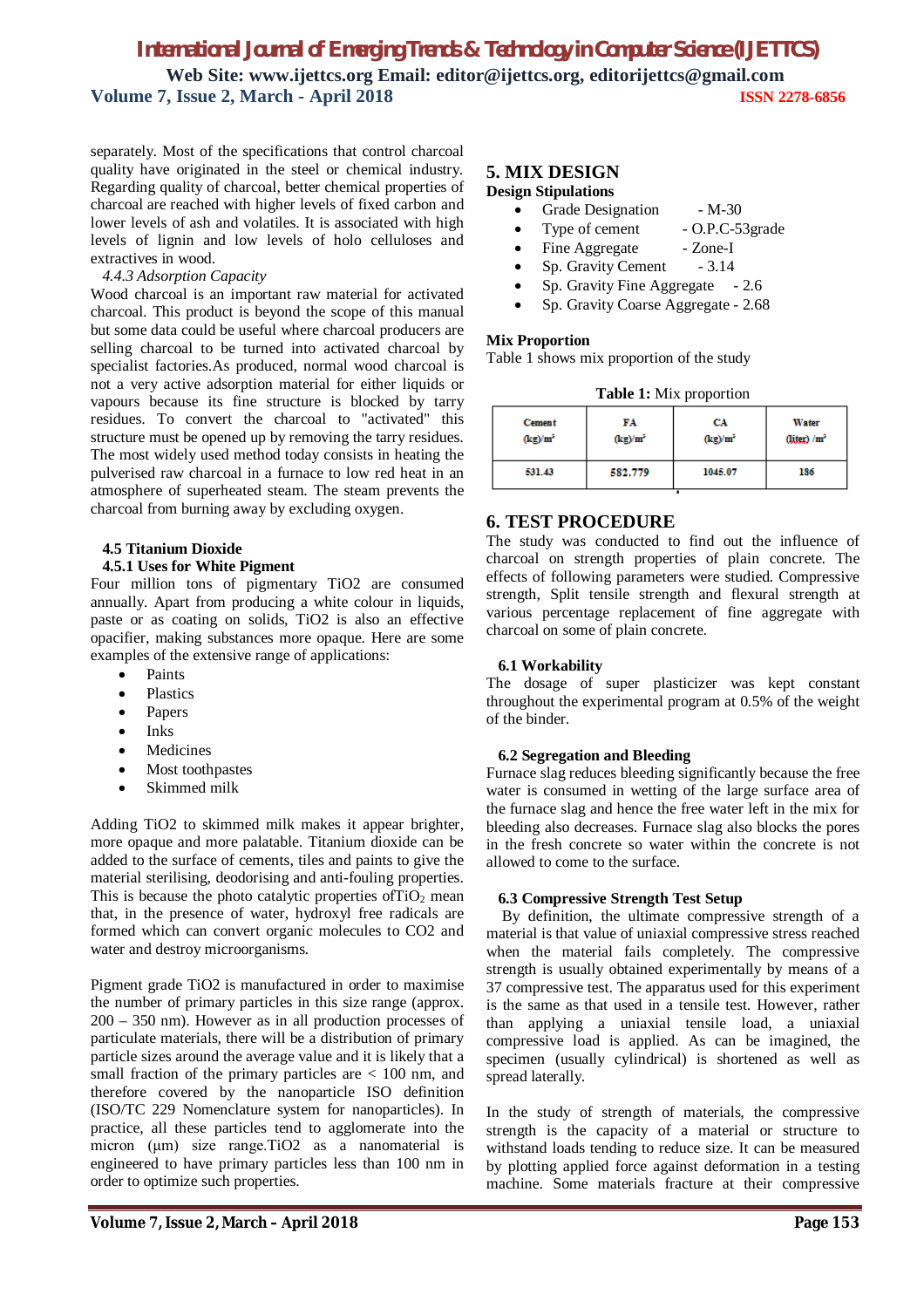strength limit; others deform irreversibly, so a given amount of deformation may be considered as the limit for compressive load. Compressive strength is a key value for design of structures .At the time of testing, each specimen must keep in compressive testing machine. The maximum load at the breakage of concrete block will be noted. From the noted values, the compressive strength may \$calculated by using below formula.

#### **Compressive Strength = Load / Area Size of the test specimen=150mm x 150mm x 150mm**

Figure 4 shows the compressive strength test setup of the study



**Figure 4** Compressive strength test setup

#### **6.4 Water Absorption Test**

One of the most important properties of a good quality concrete is low permeability, especially one resistant to freezing and thawing. A concrete with low permeability resists ingress of water and is not as susceptible to freezing and thawing. Water enters pores in the cement paste and even in the aggregate. The permeability of concrete is a measure of the rate at which a liquid pass through it. The permeability of concrete depends upon its pore network, which arises from the excess water used during mixing and during initial hardening process. The overall porosity includes closed or logged pores in addition to a network of inter connected pores. Pore size ranges from a few angstroms to about 100  $A^0$  for the so called 'gel pores', from 100 to 100000  $A^0$  in 'capillary pores' and a few millimeter in 'air or large pores'. Inter connected pores endow the concrete permeability.

All the hydrated cement products are subjected to attack by sulphates, chlorides, and acids and less by water. This is because of low equilibrium solubility of the hydrated components and low mass transfer of well cured concrete. It is a usual practice to assess the water permeability characteristics when assessing the durability characteristics. Permeability can be measured by conducting standard test methods.

#### **6.5 Split Tensile Test**

The size of cylinders 300 mm length and 150 mm diameter are placed in the machine such that load is applied on the opposite side of the cubes are casted. Align carefully and load is applied, till the specimen breaks. The formula used for calculation.

#### **Split tensile strength = 2P/ μdl**

The tensile strength is one of the basic and important properties of the concrete. The concrete is not usually expected to resist the direct tension because of its low tensile strength and brittle nature.

Figure 5. Shows the split tensile test setup of the study



**Figure 5** Split tensile test setup

However, the determination of tensile strength of concrete is necessary to determine the load at which the concrete members may crack. The cracking is a form of tension failure. Apart from the flexure test the other methods to determine the tensile strength of concrete can be broadly classified as (a) direct methods, and (b) indirect methods. The direct method suffers from a number of difficulties related to holding the specimen properly in the testing machine without introducing stress concentration, and to the application of uniaxial tensile load which is free from eccentricity to the specimen. As the concrete is weak in tension even a small eccentricity of load will induce combined bending and axial force condition and the concrete fails at the apparent tensile stress other than the tensile strength.

As there are many difficulties associated with the direct tension test, a number of indirect methods have been developed to determine the tensile strength. In these tests in general a compressive force is applied to a concrete specimen in such a way that the specimen fails due to tensile stresses developed in the specimen. The tensile stress at which the failure occurs is termed the tensile strength of concrete.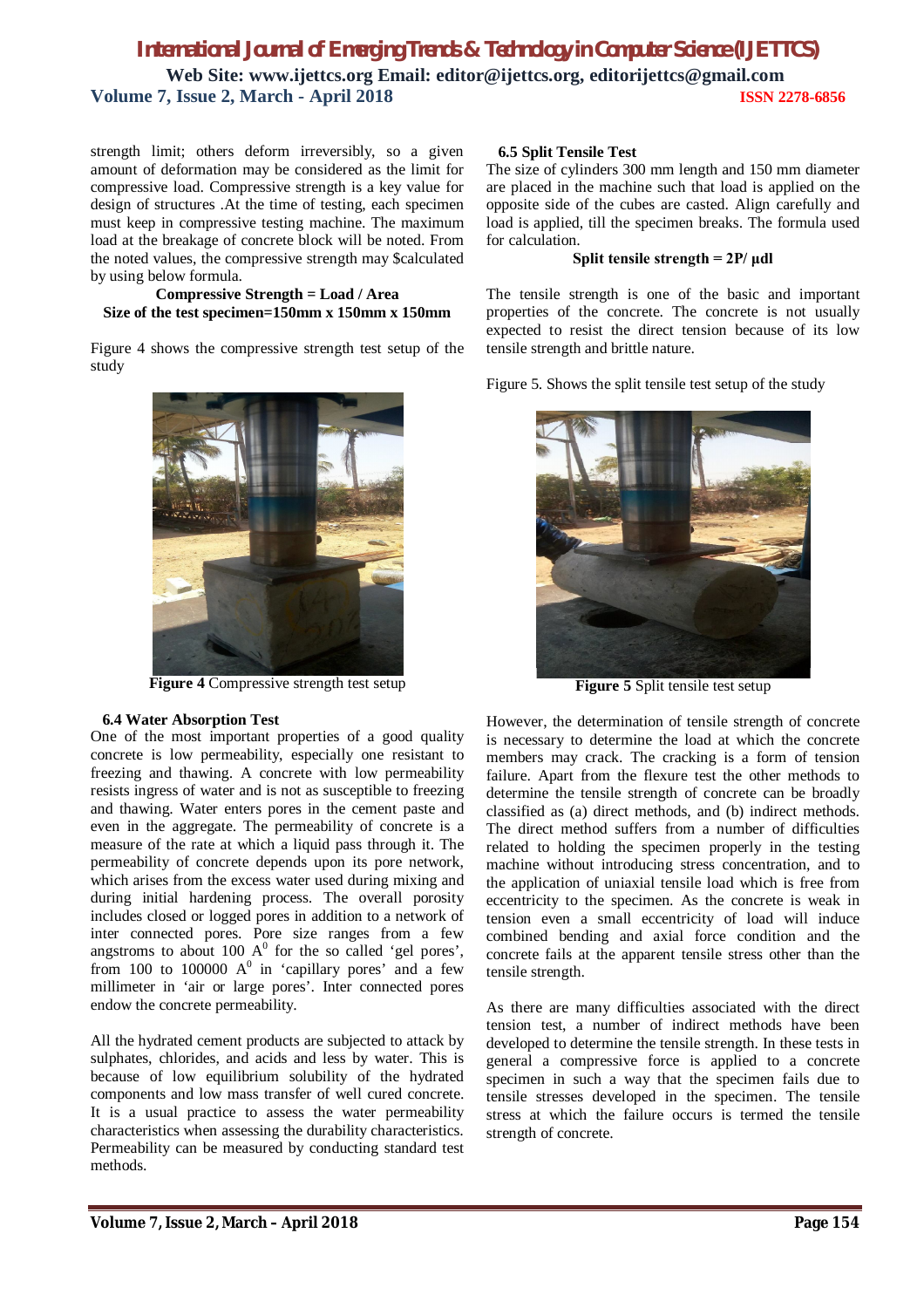# *International Journal of Emerging Trends & Technology in Computer Science (IJETTCS)*

**Web Site: www.ijettcs.org Email: editor@ijettcs.org, editorijettcs@gmail.com Volume 7, Issue 2, March - April 2018 ISSN 2278-6856**

# **7. TESTING RESULT**

# **7.1 Ratios for Special Concrete (Extra Ingredients)**

**RATIO –I**  Sand Replacing 5 % of Charcoal Sand Replacing 25 % of Charcoal Tio<sub>2</sub> Adding 10 % of Water

### **7.2 Compressive Strength of Cube**

Table 2 shows the value of compressive strength of cube

#### **Table 2:** Compressive Strength Test Result

| MІX                          | 96 OF<br><b>REPLACE</b> | <b>COMPRESSIVE</b><br>STRENGTH(N/mm <sup>3</sup> ) |        |       |
|------------------------------|-------------------------|----------------------------------------------------|--------|-------|
| <b>DESIGN</b><br><b>MENT</b> | <b>7DAYS</b>            | 14 DAYS                                            | 28DAYS |       |
|                              | O                       | 27.33                                              | 34.44  | 37.06 |
| $M_{30}$                     |                         | 28.33                                              | 36.44  | 39.08 |
|                              | 25                      | 32.7                                               | 42.87  | 47.87 |

Figure 6. shows the compression test graph result of the study



**Figure 6** Compression Test Graph Result

### **7.3 Unit Weight**

Table 3 shows the unit weight results of the study

|  | Table 3: Unit weight results |
|--|------------------------------|
|--|------------------------------|

| S.NO | <b>TYPE</b> | WEIGHT<br><b>IN KG</b> | <b>UNIT WT</b><br>KG/M <sup>2</sup> |
|------|-------------|------------------------|-------------------------------------|
|      | $0.96$ cc   | 8.1                    | 2385                                |
| 2    | 5 96        | 7.93                   | 2380                                |
|      | 25%         | 7.6                    | 2375                                |

Figure 7. Shows the graph of unit weight results



**Figure 7** Graph shows unit weight results

### **7.4 Water Absorption**

Table 4 shows the Pollution Control Test Result

| Grade<br>Οf<br>Concrete | <b>Sample</b> | Dry Wt In Grams<br>(WI) | Wet Wt<br>In<br><b>Grams</b><br>(W2) | <b>% Of</b><br>Water<br>Absorption |
|-------------------------|---------------|-------------------------|--------------------------------------|------------------------------------|
| <b>M30</b>              | <b>M0%</b>    | 1068                    | 1074                                 | 0.56                               |
|                         | M25%          | 1022                    | 1027                                 | 0.48                               |
|                         | M50%          | 1060                    | 1072                                 | 1.13                               |





**Figure 8** Pollution Control Test Graph Result

### **8. CONCLUSION**

The world has become increasingly aware of the need to preserve and conserve resources. Control of pollution is not only a legislative requirement, but has also become a tool for competitiveness.

- Optimum percentage range of replacement of Tio<sub>2</sub> & Charcoal lies between 5% to 25%, which provided higher strength as that of the conventional concrete.
- Through our results increase the percentage of charcoal will similarly increases the compressive strength of concrete as 47.87  $N/mm<sup>2</sup>$  at 28 days.
- Cost of charcoal is found to be 46% lesser than the cost of fine aggregate. So it is economical by reducing the construction cost and also preserve the environment.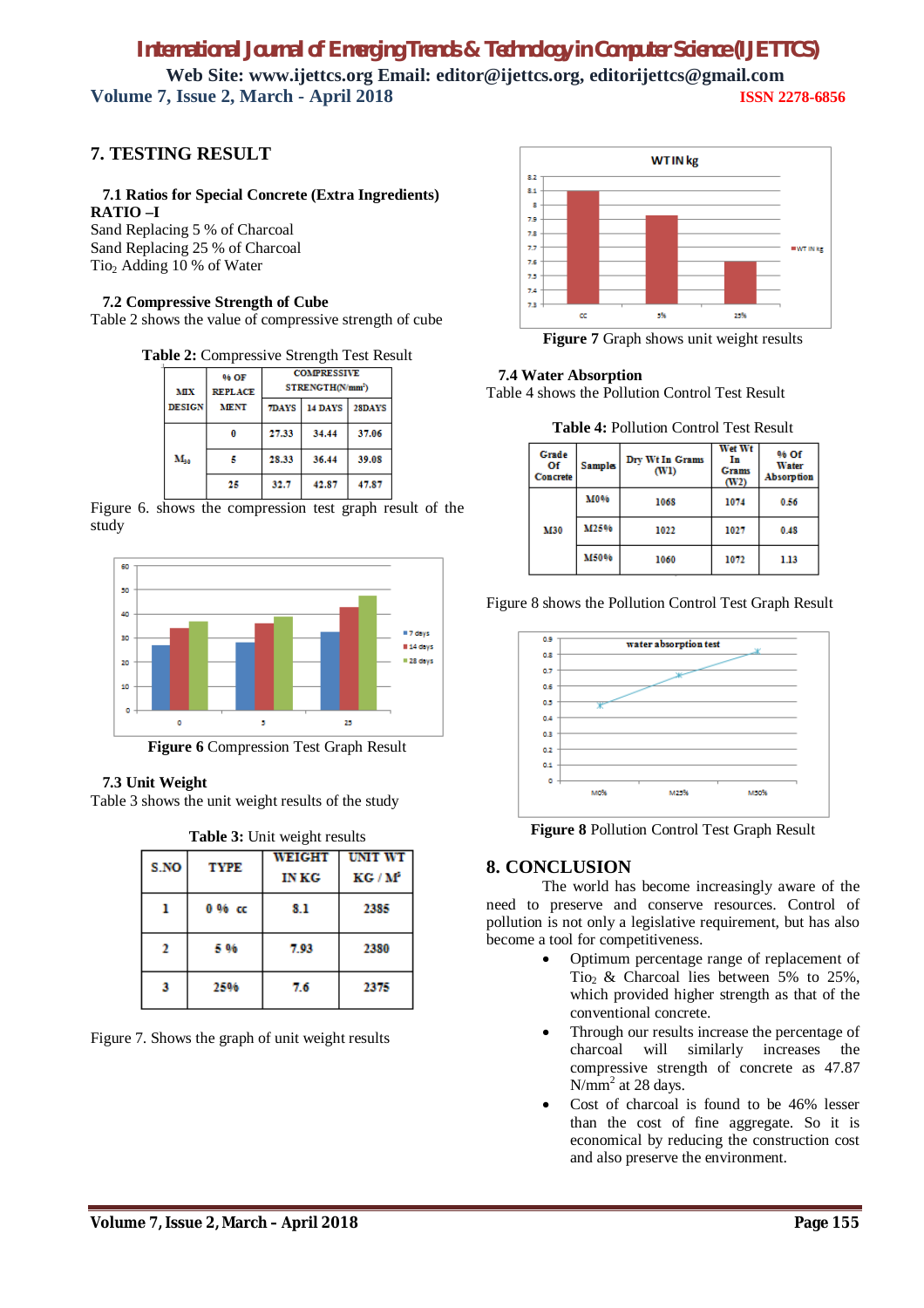Water absorption will be decreases at 25% replacement compared to conventional concrete.

### **References**

- [1]. T.Subramani., S.Krishnan. S.K.Ganesan., G.Nagarajan "Investigation of Mechanical Properties in Polyester and Phenyl-ester Composites Reinforced With Chicken Feather Fiber" International Journal of Engineering Research and Applications Vol. 4, Issue 12(Version 4), pp.93-104, 2014.
- [2]. T.Subramani, J.Jayalakshmi , " Analytical Investigation Of Bonded Glass Fibre Reinforced Polymer Sheets With Reinforced Concrete Beam Using Ansys" , International Journal of Application or Innovation in Engineering & Management (IJAIEM) , Volume 4, Issue 5, pp. 105-112 , 2015
- [3]. T.Subramani, D.Latha , " Experimental Study On Recycled Industrial Waste Used In Concrete" , International Journal of Application or Innovation in Engineering & Management (IJAIEM) , Volume 4, Issue 5, pp. 113-122 , 2015
- [4]. T.Subramani, V.Angappan , " Experimental Investigation Of Papercrete Concrete" , International Journal of Application or Innovation in Engineering & Management (IJAIEM) , Volume 4, Issue 5, pp. 134- 143 , 2015
- [5]. T.Subramani, V.K.Pugal , " Experimental Study On Plastic Waste As A Coarse Aggregate For Structural Concrete" , International Journal of Application or Innovation in Engineering & Management (IJAIEM) , Volume 4, Issue 5, pp.144-152 2015
- [6]. T.Subramani, B.Suresh , " Experimental Investigation Of Using Ceramic Waste As A Coarse Aggregate Making A Light Weight Concrete " , International Journal of Application or Innovation in Engineering & Management (IJAIEM) , Volume 4, Issue 5, pp. 153- 162 , 2015
- [7]. T.Subramani, M.Prabhakaran , " Experimental Study On Bagasse Ash In Concrete" , International Journal of Application or Innovation in Engineering & Management (IJAIEM) , Volume 4, Issue 5, pp. 163- 172 , 2015
- [8]. T.Subramani, A.Mumtaj , " Experimental Investigation Of Partial Replacement Of Sand With Glass Fibre" , International Journal of Application or Innovation in Engineering & Management (IJAIEM) , Volume 4, Issue 5, pp. 254-263 , 2015
- *[9]. T.Subramani, S.B.Sankar Ram Experimental Study on Concrete Using Cement With Glass Powder, IOSR Journal of Engineering,Volume 5 , Issue 5, Version 3, pp43-53, 2015*
- [10]. T.Subramani, S.Kumaran , " Experimental Investigation Of Using Concrete Waste And Brick Waste As A Coarse Aggregate " , International Journal of Application or Innovation in Engineering & Management (IJAIEM) , Volume 4, Issue 5, pp. 294- 303 , 2015
- *[11]. T.Subramani, G.Ravi, "Experimental Investigation Of Coarse Aggregate With Steel Slag In Concrete", IOSR Journal of Engineering, Volume 5,Issue 5, Version 3, pp64-73, 2015*
- [12]. T.Subramani, K.S.Ramesh , " Experimental Study On Partial Replacement Of Cement With Fly Ash And Complete Replacement Of Sand With M sand" , International Journal of Application or Innovation in Engineering & Management (IJAIEM) , Volume 4, Issue 5 , pp. 313-322 , 2015
- [13]. T.Subramani, G.Shanmugam , " Experimental Investigation Of Using Papercrete And Recycled Aggregate As A Coarse Aggregate " , International Journal of Application or Innovation in Engineering & Management (IJAIEM) , Volume 4, Issue 5, pp. 323- 332 , May 2015
- [14]. T.Subramani, P.Sakthivel , " Experimental Investigation On Flyash Based Geopolymer Bricks" , International Journal of Application or Innovation in Engineering & Management (IJAIEM) , Volume 5, Issue 5, pp. 216-227 , 2016 .
- [15]. T.Subramani, R.Siva, "Experimental Study On Flexural And Impact Behavior Of Ferrocement Slabs" International Journal of Application or Innovation in Engineering & Management (IJAIEM), Volume 5, Issue 5, pp. 228-238 , 2016
- [16]. T.Subramani, A.Anbuchezian , " Experimental Study Of Palm Oil Fuel Ash As Cement Replacement Of Concrete " , International Journal of Application or Innovation in Engineering & Management (IJAIEM), Volume 6, Issue 3, March 2017 , pp. 001-005 , ISSN 2319 - 4847.
- [17]. T.Subramani, A.Anbuchezian , " Experimental Study Of Mineral Admixture Of Self Compacting Concrete " , International Journal of Application or Innovation in Engineering & Management (IJAIEM), Volume 6, Issue 3, March 2017 , pp. 006-010 , ISSN 2319 - 4847.
- [18]. T.Subramani, A.Anbuchezian , " Experimental Test On Bitumen With Addition Of 35% Of Plastic Fibre " , International Journal of Application or Innovation in Engineering & Management (IJAIEM), Volume 6, Issue 3, March 2017 , pp. 017-022 , ISSN 2319 - 4847.
- [19]. T.Subramani, A.Anbuchezian , " Stabilization Of M30 Concrete Pavement By Partially Replacing Cement By 20% Of Flyash And Sodium Silicate " , International Journal of Application or Innovation in Engineering & Management (IJAIEM), Volume 6, Issue 3, March 2017 , pp. 023-031 , ISSN 2319 - 4847.
- [20]. T.Subramani, A.Anbuchezian , " Experimental Investigation On Flexural Behavior Of Folded Ferro Cement Panels " , International Journal of Application or Innovation in Engineering & Management (IJAIEM), Volume 6, Issue 3, March 2017 , pp. 045- 049 , ISSN 2319 - 4847.
- [21]. T.Subramani, A.Anbuchezian , " Experimental Study On Replacement Of Concrete Material By Water Treatment Plant Waste Sewage " , International Journal of Application or Innovation in Engineering &